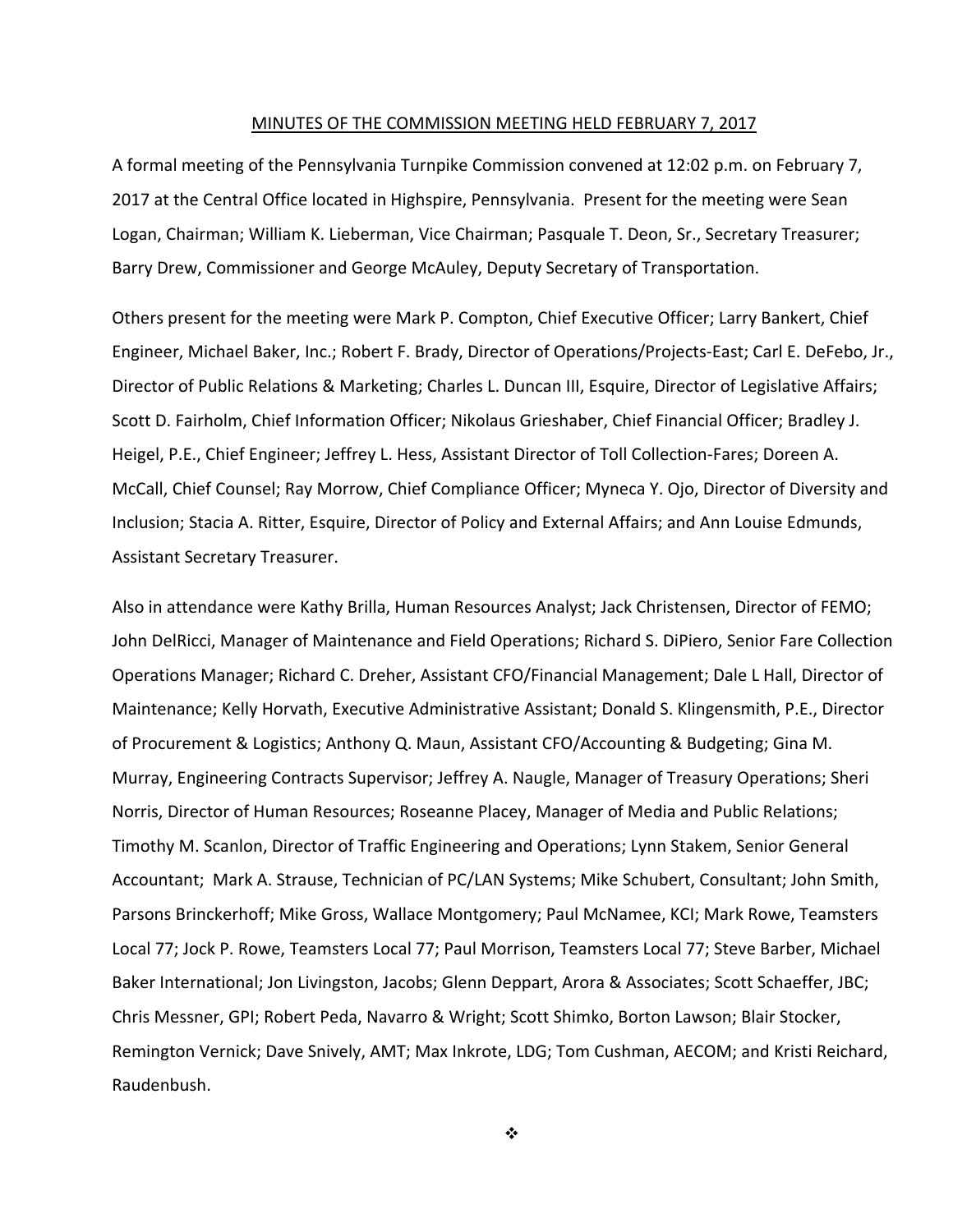Ms. Edmunds led the Commissioners, staff and visitors in the Pledge of Allegiance.

 $\bullet$ 

The Assistant Secretary Treasurer, Ann Louise Edmunds, called the roll and declared a quorum present.

 $\mathbf{A}$ 

### SUNSHINE ANNOUNCEMENT

The Commissioners met in Executive Session prior to today's Formal Agenda Session to consider matters of Personnel, which included a promotion, new hires, terminations and vacancies. The Commissioners also discussed Docket #2012 CV 7716 and engaged in non-deliberative informational discussions regarding various actions and matters, which have been approved at previous public meetings.

❖

## PUBLIC COMMENT

Ms. Edmunds: The public is welcome at this time to address the Commission regarding items listed on the Agenda or other items not listed on the Agenda that are within the Commission's authority or control.

In order to conduct an orderly and effective meeting, all persons wishing to address the Commission should have signed in a requested time to speak. If you have not done so, you are invited to do so at this time.

There were no requests to address the Commission.

 $\cdot$ 

### MINUTES OF THE MEETING

Motion-That the Minutes of the meeting held January 17, 2017 be approved and filed as submitted were made by Commissioner Deon, seconded by Commissioner Drew, and passed unanimously.

 $\cdot$ 

### **COMMUNICATIONS**

Motion‐That the Commission approves the memo received from the Chief Counsel–was made by Commissioner Deon, seconded by Commissioner Drew, and passed unanimously.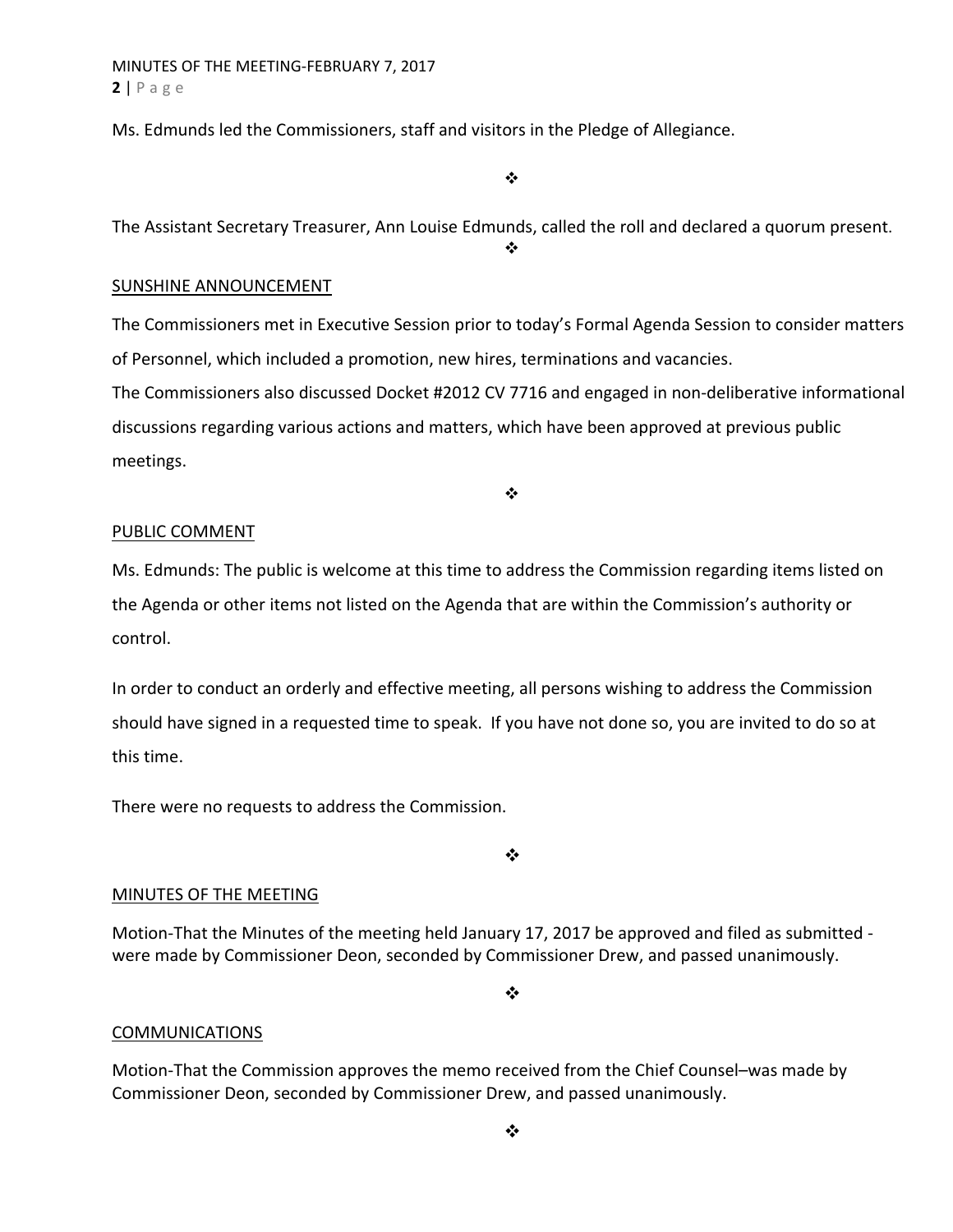MINUTES OF THE MEETING‐FEBRUARY 7, 2017 **3** | Page

### PERSONNEL

Motion‐That the Commission approves the Personnel as submitted‐was made by Commissioner Deon, seconded by Commissioner Drew, and passed unanimously.

 $\cdot$ 

UNFINISHED BUSINESS No unfinished business to discuss.

 $\cdot$ 

# NEW BUSINESS

### BOND RESOLUTIONS

Motion‐That the Commission approves the Bond Resolutions for the items listed in memos "a" through  $^{\prime\prime}$ c":

- **a. REMOVED FROM THE AGENDA. Authorize the approval of the issuance of the Pennsylvania Turnpike Commission's variable and/or fixed rate Turnpike Revenue Bonds (Series A of 2017) in an aggregate principal amount not to exceed \$500,000,000 (based on par amount) in one or more series or subseries, taxable or tax‐exempt, for the purpose of financing (1) the costs of various capital expenditures for the Pennsylvania Turnpike System set forth in the Commission's current Ten Year Capital Plan or any prior capital plan including, but not limited to, the reconstruction of roadbed and roadway, the widening, replacing and redecking of certain bridges and/or the rehabilitation of certain interchanges and (2) the refunding of all or portion of certain outstanding Turnpike Revenue Bonds, in each case including funding necessary reserves, the cost of credit facilities and/or reserve fund credit facilities and capitalized interest; authorizing the execution, delivery and distribution of the following: (1) one or more Supplemental Trust Indentures for the bonds; (2) one or more preliminary Official Statements or preliminary private placement memoranda; (3) one or more Official Statements or private placement memoranda; (4) one or more purchase contracts or private placement agreements; (5) agreements for the provision of one or more credit facilities and/or reserve fund credit facilities and any related agreements; (6) one or more remarketing agreements; (7) one or more continuing disclosure agreements; (8) one or more interest rate swaps or other derivatives, or amendments to or terminations of existing interest rate swaps; (9) one or more escrow deposit agreements; and (10) any other necessary or appropriate documents or certificates; providing for the appointment of bond counsel, co‐bond counsel and disclosure counsels; appointing the co‐financial advisors and providing for the appointment of one or more underwriters and/or other professionals; and making a declaration of official intent that the Commission be reimbursed from bond proceeds for certain expenditures paid prior to the issuance of such bonds; authorizing the taking of further action; repealing inconsistent resolutions; and declaring that this resolution shall be liberally construed;**
- **b. REMOVED FROM THE AGENDA. Authorize the approval of the issuance of the Pennsylvania Turnpike Commission's subordinate revenue bonds or notes, including bond anticipation notes,** in one or more series or sub-series, fixed rate or variable rate, taxable or tax-exempt, in an **aggregate initial principal amount not to exceed \$500,000,000, to finance or refinance the costs**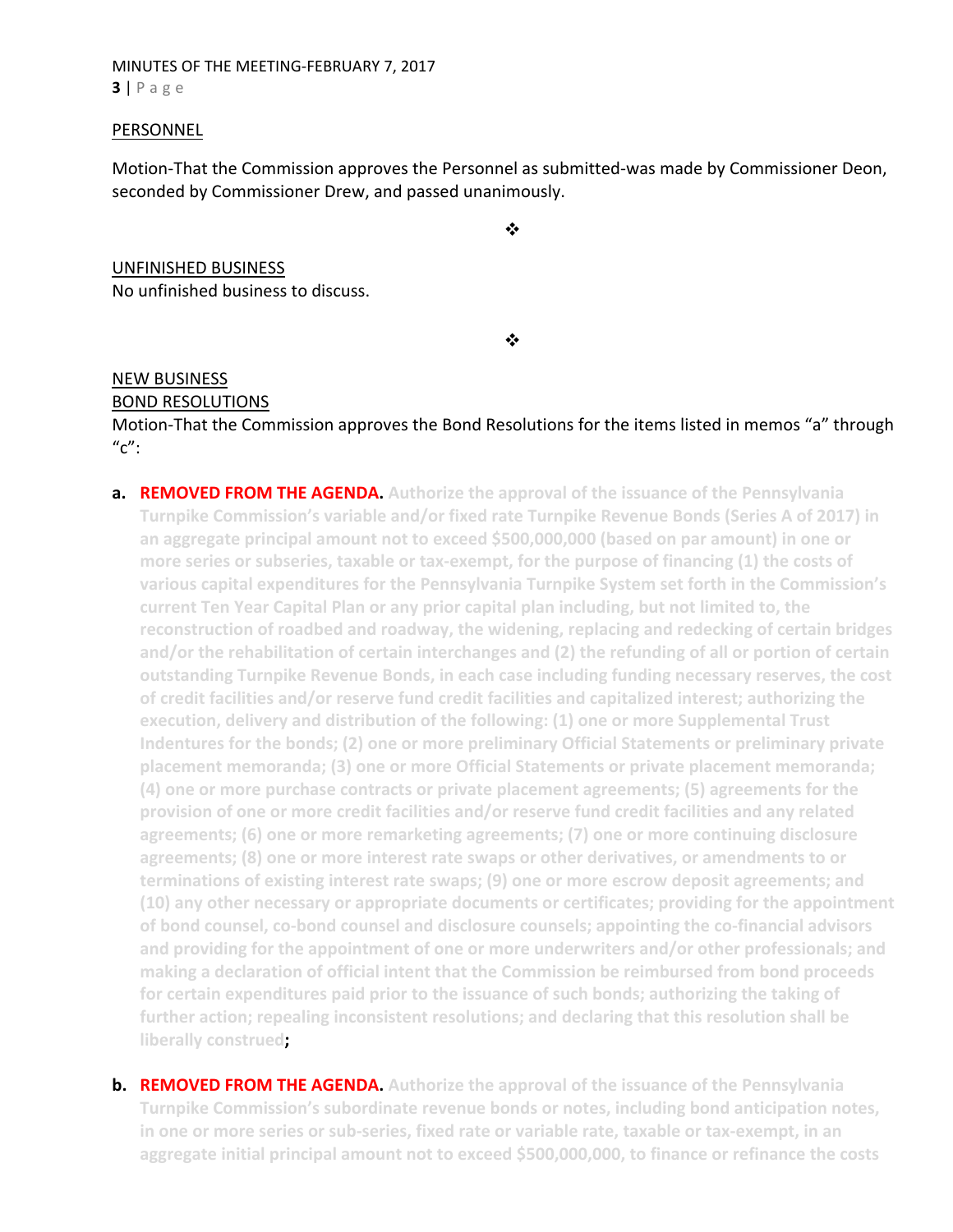### MINUTES OF THE MEETING‐FEBRUARY 7, 2017 **4** | Page

**of (a) making lease, grant or other payments to the Pennsylvania Department of Transportation in accordance with act 44 and act 89, (b) refunding all or a portion of any bond anticipation notes, other short‐term indebtedness or subordinate indenture bonds previously issued by the Pennsylvania Turnpike Commission for the foregoing purposes, (c) reimbursing the Pennsylvania Turnpike Commission for payments previously made to the Pennsylvania Department of Transportation in accordance with act 44 and act 89, (d) any debt service reserve or similar funds, credit facility costs or capitalized interest related to such bonds, and (e) issuance of such bonds;**

**c. REMOVED FROM THE AGENDA. Authorize the approval of the issuance of the Pennsylvania Turnpike Commission's variable and/or fixed rate Turnpike Revenue Bonds (Series B of 2017) in an aggregate principal amount not to exceed \$500,000,000 (based on par amount) in one or more series or subseries, taxable or tax‐exempt, for the purpose of financing (1) the costs of various capital expenditures for the Pennsylvania Turnpike System set forth in the Commission's current Ten Year Capital Plan or any prior capital plan including, but not limited to, the reconstruction of roadbed and roadway, the widening, replacing and redecking of certain bridges and/or the rehabilitation of certain interchanges and (2) the refunding of all or portion of certain outstanding Turnpike Revenue Bonds, in each case including funding necessary reserves, the cost of credit facilities and/or reserve fund credit facilities and capitalized interest; authorizing the execution, delivery and distribution of the following: (1) one or more Supplemental Trust Indentures for the bonds; (2) one or more preliminary Official Statements or preliminary private placement memoranda; (3) one or more Official Statements or private placement memoranda; (4) one or more purchase contracts or private placement agreements; (5) agreements for the provision of one or more credit facilities and/or reserve fund credit facilities and any related agreements; (6) one or more remarketing agreements; (7) one or more continuing disclosure agreements; (8) one or more interest rate swaps or other derivatives, or amendments to or terminations of existing interest rate swaps; (9) one or more escrow deposit agreements; and (10) any other necessary or appropriate documents or certificates; providing for the appointment of bond counsel, co‐bond counsel and disclosure counsels; appointing the co‐financial advisors and providing for the appointment of one or more underwriters and/or other professionals; and making a declaration of official intent that the Commission be reimbursed from bond proceeds for certain expenditures paid prior to the issuance of such bonds; authorizing the taking of further action; repealing inconsistent resolutions; and declaring that this resolution shall be liberally construed.**

 $\frac{1}{2}$ 

# AGREEMENTS

.

Motion‐That the Commission approves the negotiation and execution of the Agreements, Amendments and a Supplement for the items listed in memos "a" through "h":

a. Easement Agreement with EQM Gathering Opco, LLC to provide EQM a 25 ft. temporary construction easement and a 75 ft. permanent easement for a pipeline right of way on Commission property in Jefferson Hills Borough, Allegheny County; at a net revenue to the Commission of \$123,895.00;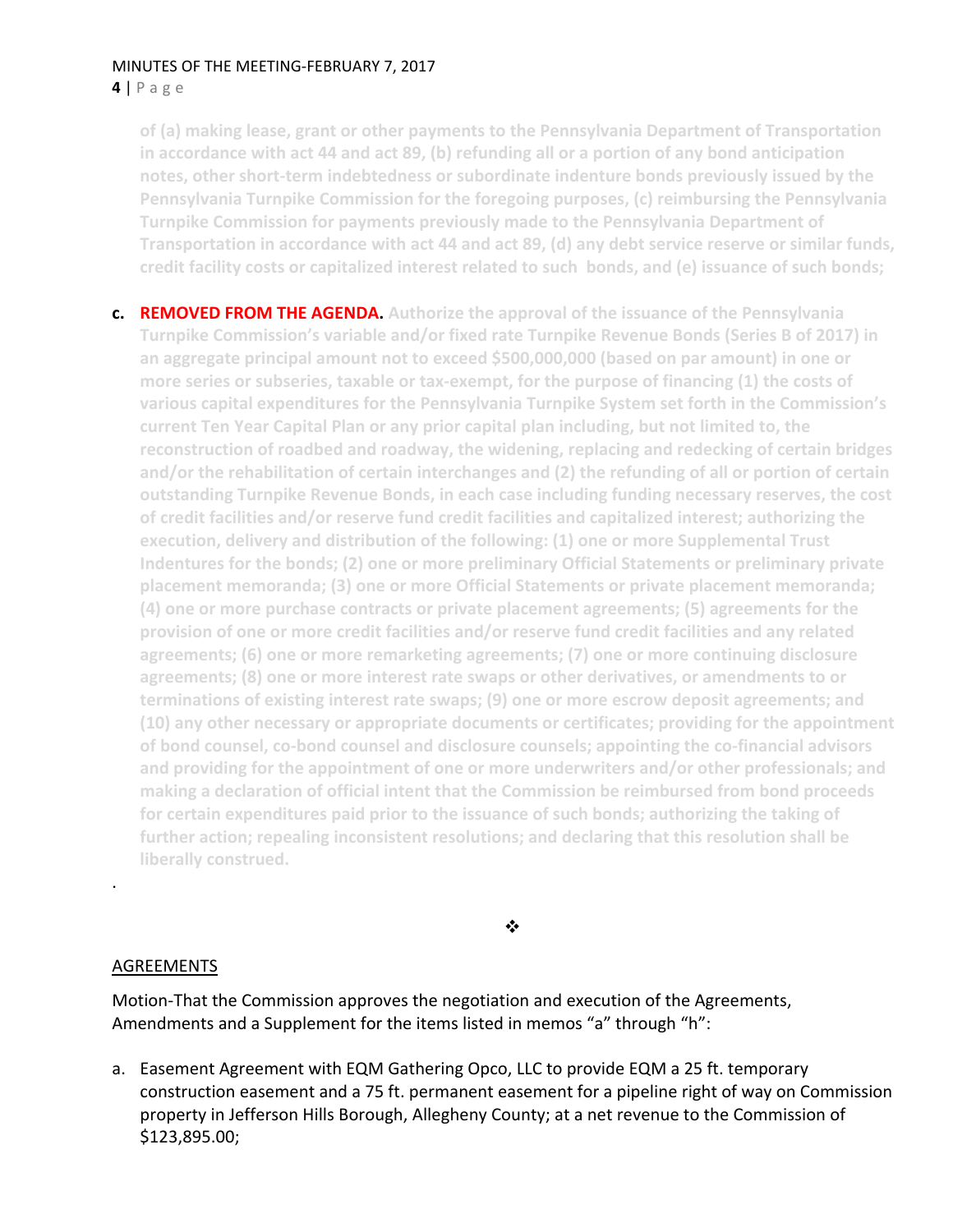### MINUTES OF THE MEETING‐FEBRUARY 7, 2017 **5** | Page

- b. Amendment to the previously approved (January 3, 2017, item F‐2b) agenda item with Price Chopper for the distribution of E‐ZPass in its PA stores, to correct the legal name of the company to The Golub Corporation;
- c. Amendment to our agreement with AAA Mid‐Atlantic to distribute E‐ZPass in its branch offices; exercising the option to renew the agreement for an additional 5‐years;
- d. Amendment to our agreement with Kuhn's Market to distribute E‐ZPass in its western PA stores; exercising the option to renew the agreement for an additional year;
- e. Agreement with Bracey's Supermarkets to distribute E‐ZPass in its PA stores;
- f. Agreement with the University of Maryland to secure real‐time traffic flow data, as procured on behalf of the I-95 Corridor Coalition; at an approximate cost of \$1,300,000.00 over five-years;
- g. Agreement with Modjeski & Masters for (emergency) design services for the Delaware River Bridge;
- h. Supplemental Agreement #1 for property appraisal services with American Appraisal Associates, Inc., for an additional \$26,400.00 for appraisals of new and renovated facilities through June 30, 2020; and approve an Assignment Agreement with American Appraisal Associates, Inc. to assign the active contract to Duff & Phelps Corporation due to its acquisition of American Appraisal Assoc.; the revised not-to-exceed amount of the contract is \$164,100.00.

‐was made by Commissioner Deon, seconded by Commissioners Drew, and passed unanimously.

❖

# RIGHT‐OF‐WAY REQUESTS

Motion-That the Commission approves the Right-of-Way Request for the items listed in memos "a" through "j":

- a. Acquisition of Right‐of‐Way #1096‐A1 (Bernadette M. Wolfe, Edward J. Fochtman, Frank E. Fochtman and Lester J. Fochtman), a partial take parcel necessary for the total reconstruction from MP 128.00 to MP 134.00 by authorizing the following payments:
	- \$3,026.89, payable to Bernadette W. Wolfe, representing fair market value & pro-rated taxes
	- \$3,026.89, payable to Edward J. Fochtman, representing fair market value & pro‐rated taxes
	- \$3,026.89, payable to Frank E. Fochtman, representing fair market value & pro‐rated taxes
	- \$3,026.88, payable to Lester J. Fochtman, representing fair market value & pro‐rated taxes
	- \$1,500.00, payable to Ginger Jakubowski Appraisals, representing payment of Section 710 damages for reimbursement of appraisal fees;

authorize the appropriate Commission officials to execute the Agreement of Sale and other documents that may be required for closing; authorize the payment of additional statutory damages as calculated by the Right‐of‐Way Administrator and approved by the Chief Counsel; and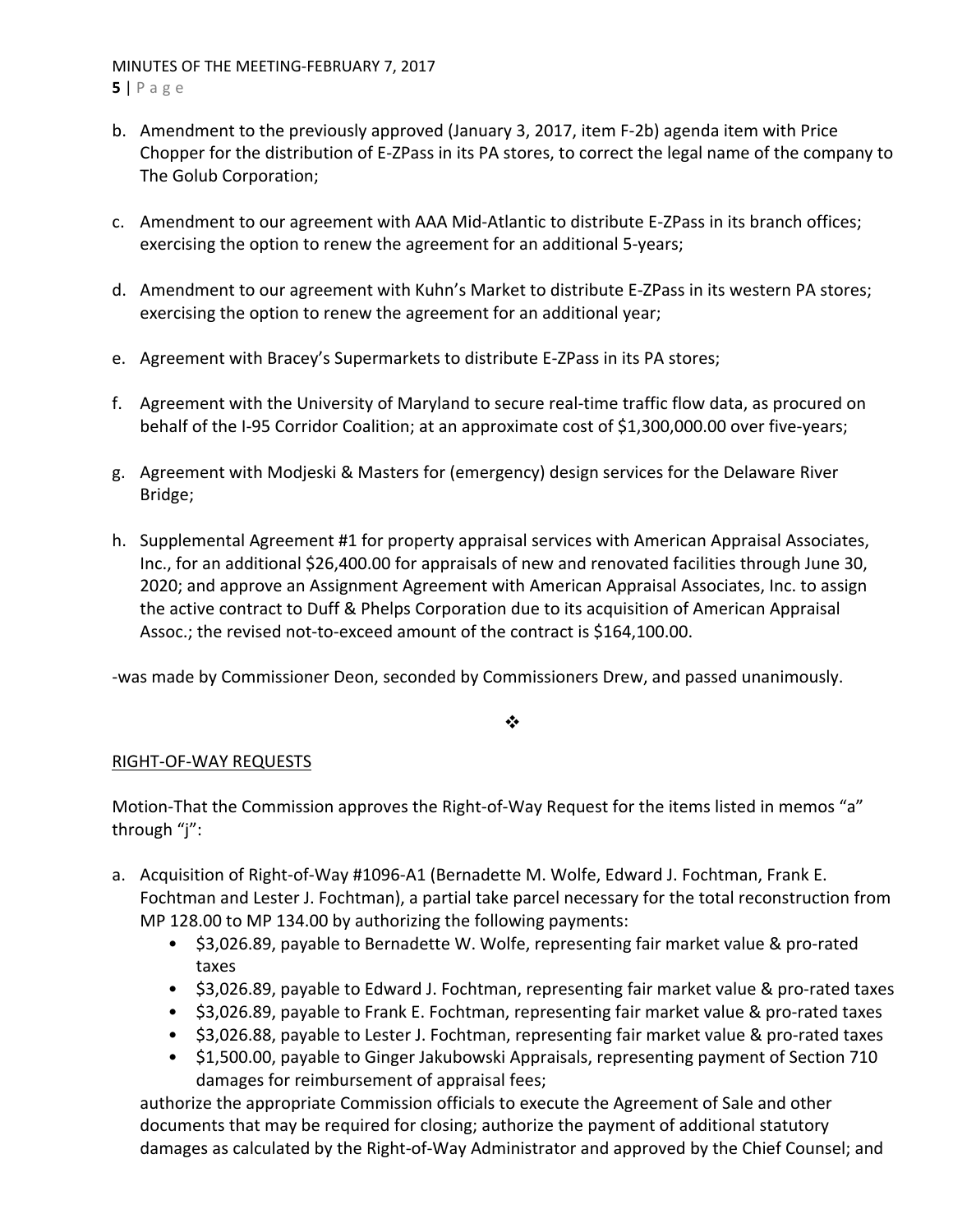### MINUTES OF THE MEETING‐FEBRUARY 7, 2017 **6** | Page

payment of damages to the property owners is contingent upon their delivery of a deed prepared by the Legal Department;

- b. Settlement of Right‐of‐Way #14216‐A1 (Miller Family Holdings, L.P.), a partial take parcel necessary for the total reconstruction project from MP 40.00 to MP 48.00; and authorize the appropriate Commission officials to execute the Settlement Agreement and Release as approved by the Legal Department;
- c. Settlement of Right‐of‐Way #17394 (William R. & Cindy L. Moore), a partial take parcel necessary for construction of the Southern Beltway, Rt. 22 to I‐79, Section 55B by authorizing payment of \$10,400.00 representing settlement funds to William R. & Cindy L. Moore; authorize the appropriate Commission officials to execute the full and final Release and Settlement Agreement as approved by the Legal Department; and payment of the settlement funds is contingent upon the delivery of a fully executed Release and Settlement Agreement as reviewed and approved by the Legal Department;
- d. Acquisition of Right‐of‐Way #17735‐A (William Vegeler, Joanne Benson Zagorski, Richard K. Dukehart, Karin Dukehart, Kathleen Berry, Michael Meehan, a/k/a George Michael Meehan, Mary White, a/k/a Mary Ann Meehan White, Susan E. Alrutz and Roberta V. Clark, f/n/a Roberta Bailey), a partial take parcel necessary for construction of the Southern Beltway, Rt. 22 to I‐79, Section 55‐ A2 by authoring payment of \$3,030.00 representing fair market value and pro‐rated taxes to Coon & Company, escrow agent; authorize the appropriate Commission officials to execute the Agreement of Sale and other documents that may be required for closing; authorize the payment of additional statutory damages as calculated by the Right‐of‐Way Administrator and approved by the Chief Counsel; and payment of damages to the property owners is contingent upon their delivery of a deed prepared by the Legal Department;
- e. Adopt the proposed Property Acquisition Resolution for Right‐of‐Way #17746‐1 (Douglas & Dalene Quinten and Lamar Advertising, Inc.), a total take parcel necessary for construction of the Southern Beltway, Rt. 22 to I-79, Section 55-A2; authorize payment of Estimate Just Compensation of \$9,519.00 to counsel named at a later date; and authorize payment of additional statutory damages as calculated by the Right‐of‐Way Administrator and approved by the Chief Counsel;
- f. Acquisition of Right‐of‐Way #1092‐B (Jay E. Fisher), a partial take parcel necessary for the total reconstruction from MP 128.00 to MP 134.00 by authorizing payment of \$18,159.38 representing fair market value and pro-rated taxes to Jay E. Fisher; authorize payment of \$1,293.50 representing Section 710 damages to Fike, Cascio & Boose; authorize the appropriate Commission officials to execute the Agreement of Sale and other documents that may be required for closing; authorize the payment of additional statutory damages as calculated by the Right‐of‐Way Administrator and approved by the Chief Counsel; and payment of damages to the property owner is contingent upon his delivery of a deed prepared by the Legal Department;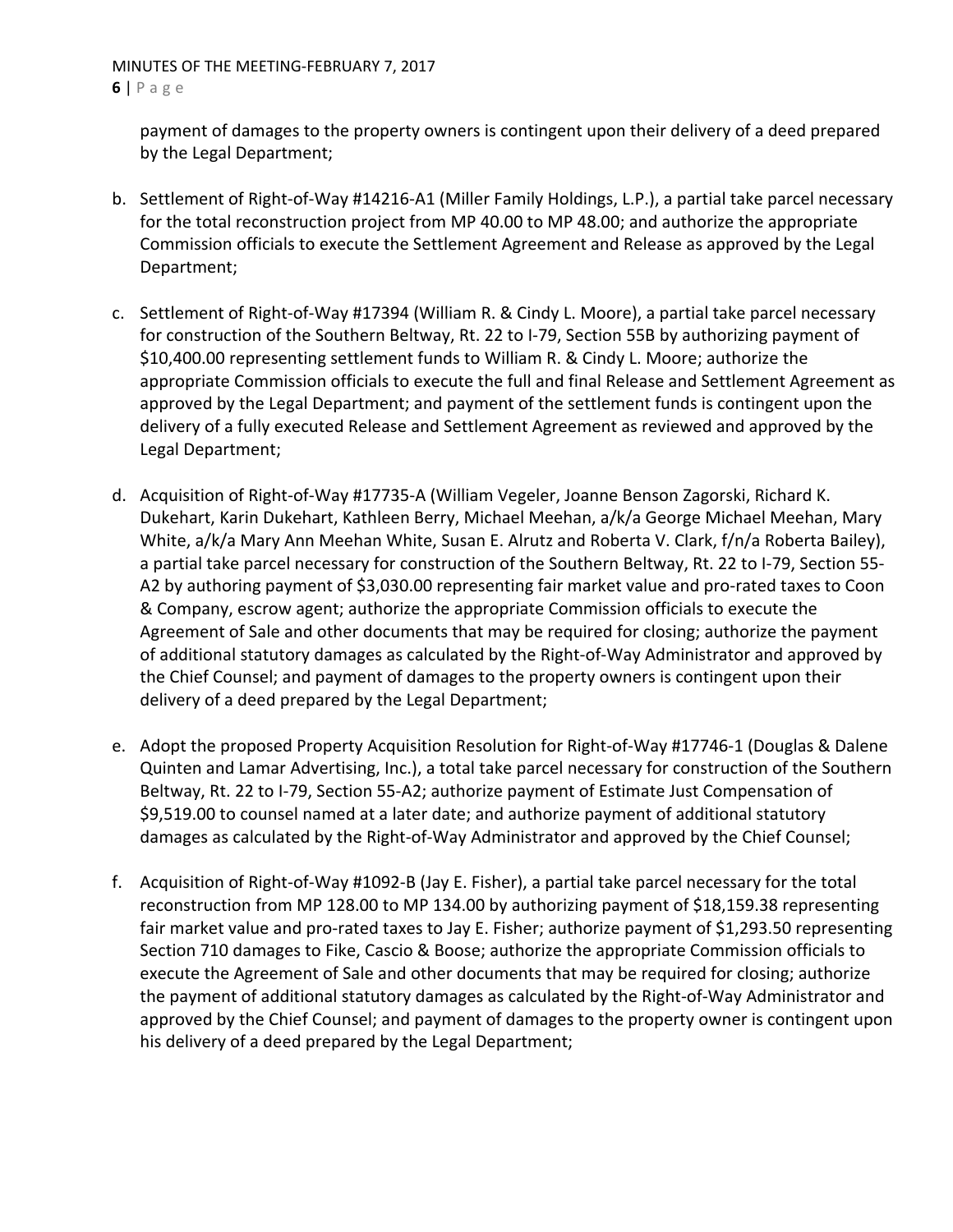# MINUTES OF THE MEETING‐FEBRUARY 7, 2017

- **7** | Page
- g. Acquisition of Right‐of‐Way #6451‐D1 (Worcester Township), a partial take parcel necessary for the ITS message boards between MP A42.00 and MP A129.00 by authorizing payment of \$500.00 representing fair market value to Worcester Township; authorize the appropriate Commission officials to execute the Agreement of Sale and other documents that may be required for closing; authorize the payment of additional statutory damages a calculated by the Right‐of‐Way Administrator and approved by the Chief Counsel; and payment of fair market value to the property owner is contingent upon the delivery of a deed as prepared by the Legal Department;
- h. Adopt the proposed Property Acquisition Resolutions for Right‐of‐Way #17723 (Daniel A. Machek, Lucas Miller, and Range Resources – Appalachia, LLC), a partial take parcel necessary for construction of the Southern Beltway, Rt. 22 to I‐79, Section 55‐A2; authorize payment of \$154,000.00 representing Estimate Just Compensation to counsel named at a later date; and authorize payment of additional statutory damages as calculated by the Right‐of‐Way Administrator and approved by Chief Counsel;
- i. Adopt the proposed Property Acquisition Resolutions for Right‐of‐Way #17728 (Estate of Isabel Joan Machek, a/k/a Joan Machek and Range Resources – Appalachia, LLC), a partial take parcel necessary for construction of the Southern Beltway, Rt. 22 to I‐79, Section 55‐A2; authorize payment of \$22,400.00 representing Estimate Just Compensation to counsel named at a later date; and authorize payment of additional statutory damages as calculated by the Right‐of‐Way Administrator and approved by Chief Counsel;
- j. Acquisition of Right‐of‐Way #1092‐D (Roger L. & Bonnie L. Nunamaker), a partial take parcel necessary for the total reconstruction from MP 128.00 to MP 134.00 by authorizing payment of \$4,029.10 representing fair market value, pro‐rated taxes and personal property loss to Roger L. & Bonnie L. Nunamaker; authorize the appropriate Commission officials to execute the Agreement of Sale and other documents that may be required for closing; authorize the payment of additional statutory damages as calculated by the Right‐of‐Way Administrator and approved by the Chief Counsel; and payment of damages to the property owners is contingent upon their delivery of a deed prepared by the Legal Department.

‐was made by Commissioner Deon, seconded by Commissioner Drew, and passed unanimously.

 $\frac{1}{2}$ 

### ADVERTISING

Motion-That the Commission approves advertising for the items listed in memos "a" through "g":

- a. Consulting firms experienced in performing audits, forensic audits, best practice and compliance assessments, specialized security and investigation services; to create a pool of qualified consulting firms;
- b. Authorized service provider coverage from MP 127.30 to MP 154.10;
- c. Authorized service provider coverage from MP 154.20 to MP 188.60;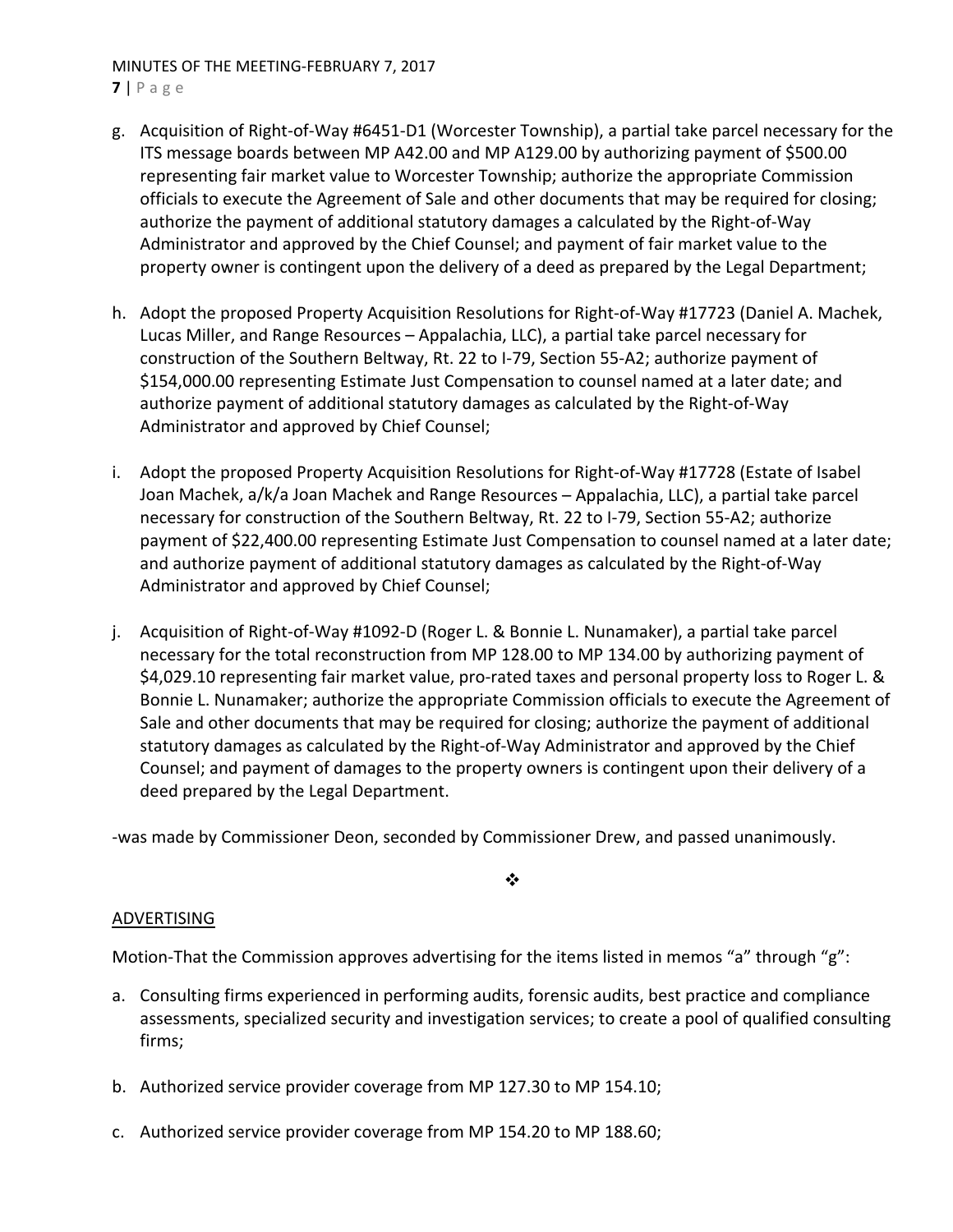### MINUTES OF THE MEETING‐FEBRUARY 7, 2017 **8** | Page

- d. Authorized service provider coverage from MP 188.70 to MP 226.30;
- e. Authorized service provider coverage on I‐376 (Beaver Valley Expressway) from MP B27.50 to MP B44.80;
- f. Pre‐employment screening services;
- g. Administration and support services of the Construction Documentation System (CDS).

‐was made by Commissioner Deon, seconded by Commissioner Drew and passed unanimously.

 $\cdot$ 

### PURCHASE ORDERS

Motion‐That the Commission approves the Award of Bids, Change Order and Issuance of Purchase Orders for the items listed in memos "a" through "h":

- a. Apptio annual subscription for IT financial management cloud services, utilizing the Commonwealth's contract with ePlus Technology, Inc.; at a cost of \$199,000.00;
- b. LogRhythm SIEM software license, utilizing the Commonwealth's contract with ePlus Technology, Inc.; at a cost of \$168,368.89;
- c. Water quality inspection, cleaning and maintenances services at Commission facilities (February 1, 2017 – January 31, 2018); to the lowest responsive and responsible bidder, Your Quality Solutions, Inc.; at a total award of \$200,000.01;
- d. HVAC controls for Districts 3, 4 & 5, exercising the option to renew the agreement for an additional 6 months (March 1, 2017 – August 21, 2017) with Automated Logic Contracting Services, Inc.; at a total cost of \$126,985.00;
- e. Systemwide roadway lighting replacement, utilizing the Commonwealth's contract with Schaedler Yesco Distribution Inc.; at a total award of \$343,229.22;
- f. Dilution control systems and supplies, exercising the option to renew the agreement for an additional year (April 1, 2017 – March 31, 2018) with State Industrial Products Corp., at a cost of \$65,000.00;
- g. Change Order to the agreement for underground storage tank compliance and inventory management services with Synergy Environmental, Inc., to add fifty‐two (52) facilities to Fuel‐View software systems to monitor for leaks, at a cost of \$60,320.00;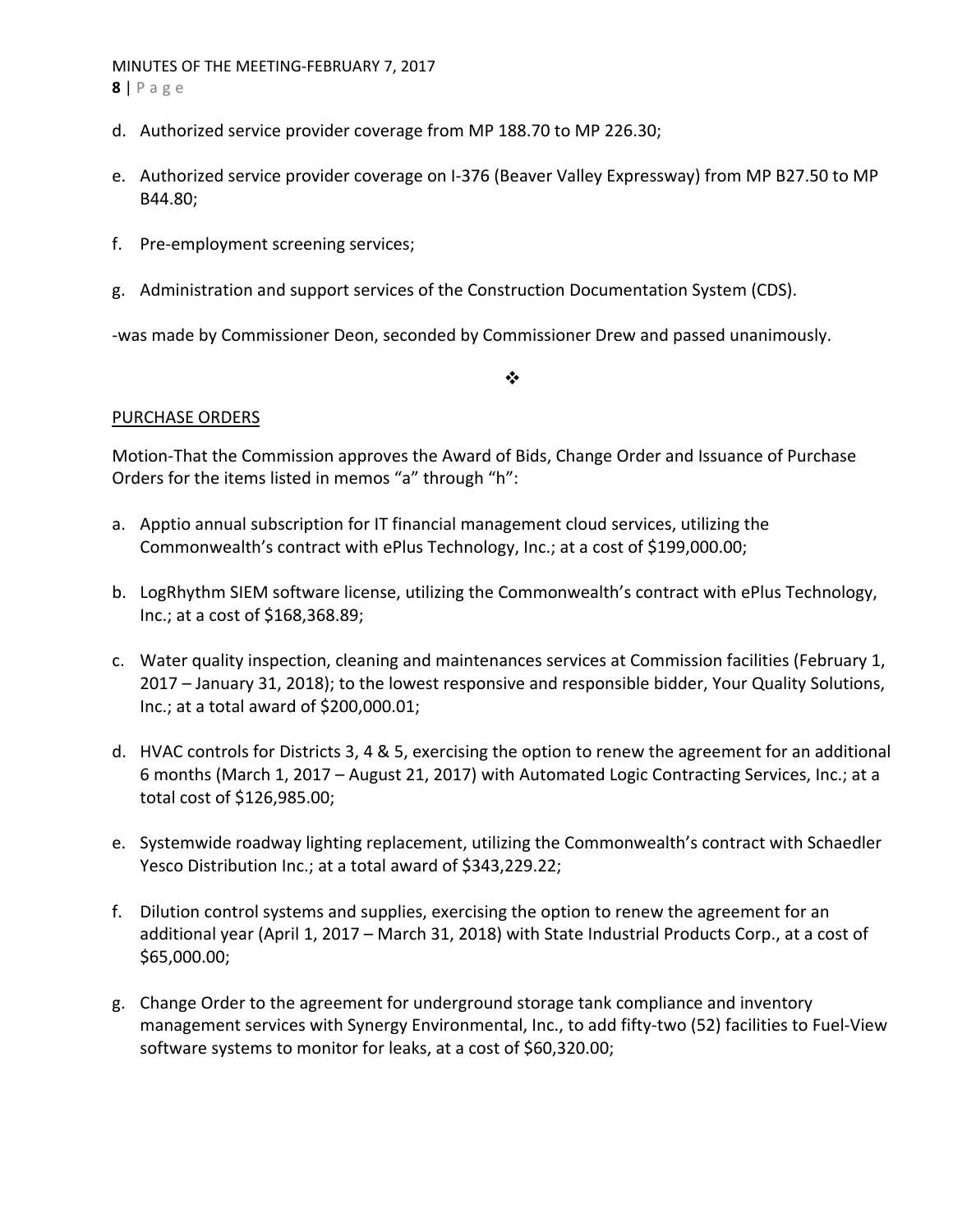h. Catch basin cleaners and sweepers rental (April 1, 2017 – July 1, 2017), to the lowest responsive and responsible bidders:

| Award        |           | Contingency  |            |
|--------------|-----------|--------------|------------|
| \$63,800.00  |           | \$11,600.00  | District 1 |
| \$75,150.00  |           | \$29,100.00  | District 2 |
| \$91,200.00  |           | \$29,100.00  | District 3 |
| \$50,000.00  |           | \$10,000.00  | District 4 |
| \$25,200.00  |           | \$12,600.00  | District 5 |
| \$305,350.00 | $\ddot{}$ | \$92,400.00. |            |
|              |           |              |            |

‐was made by Commissioner Deon, seconded by Commissioner Drew, and passed unanimously.

 $\cdot$ 

### AWARD OF CONTRACTS

Motion-That the Commission approves the Award of Contracts for the items listed in memos "a" through "c":

- a. Contract #EN‐00198‐03‐03 for roadway and miscellaneous repairs from MP 0.00 to MP 122.18, to the lowest responsive and responsible bidder, The Lane Construction Corporation; at a not‐to‐ exceed amount of \$2,500,000.00;
- b. Contract #EN‐00198‐03‐05 for roadway and miscellaneous repairs from MP 201.58 to MP 299.98, to the lowest responsive and responsible bidder, New Enterprise Stone & Lime Co., Inc.; at a not-toexceed amount of \$3,000,000.00;
- c. Contract #EN‐00198‐03‐07 for roadway and miscellaneous repairs from MP A57.22 to MP A130.64, to the lowest responsive and responsible bidder, Road‐Con, Inc.; at a not‐to‐exceed amount of \$2,000,000.00.
- ‐ was made by Commissioner Deon, seconded by Commissioner Drew, and passed unanimously.

 $\frac{1}{2}$ 

### CHANGE ORDERS/FINAL PAYMENTS

Motion‐That the Commission approves the Change Orders and Final Payments for the items listed in memos "a" through "c":

a. Change Order #3 and Final Payment for Contract #EN‐00126‐03‐02 for the installation of Intelligent Transportation Systems (ITS) between MP 6.80 and MP 175.90 with Wellington Power Corporation, for an additional \$7,126.15 to balance items to actual work completed and changes to replace two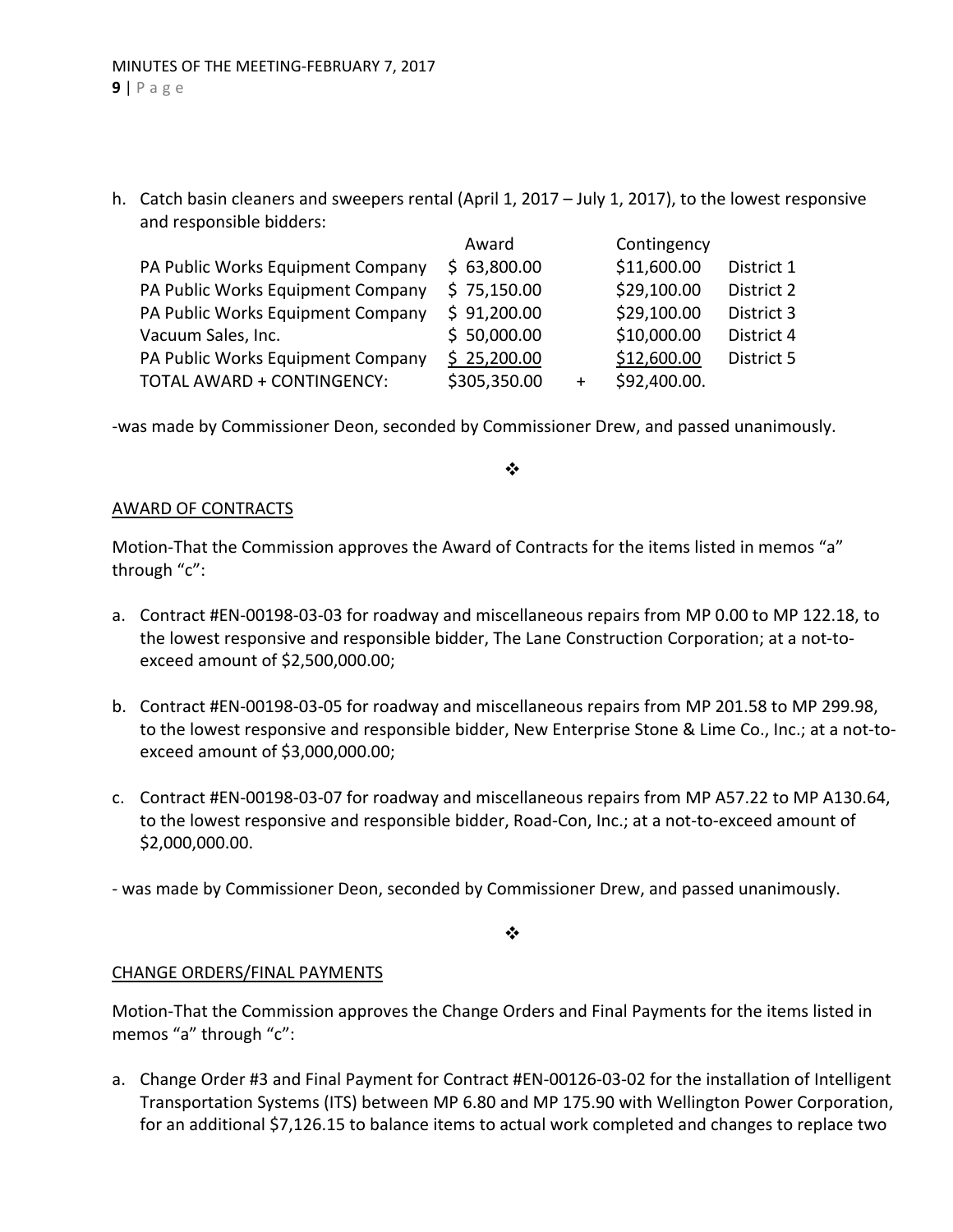MINUTES OF THE MEETING‐FEBRUARY 7, 2017 **10** | Page

(2) deteriorated transformers; for a final contract value of \$2,593,316.81 and final amount due to the contractor of \$183,199.19;

- b. Change Order #7 and Final Payment for Contract #T‐099.00T002‐3‐06 for the replacement of Bridge B‐504 at MP 108.17 with Plum Contracting, Inc., for a decrease of \$10,045.12 to balance items to actual work completed and changes for Road User costs; for a final contract value of \$6,374,920.59 and final amount due to the contractor of \$172,716.73;
- c. Final Payment for Contract #T‐338.58R001‐3‐02 for bituminous resurfacing of the Fort Washington Interchange with Allan A. Myers, L.P.; for a final contract value of \$3,133,402.76 and final amount due to the contractor of \$10,000.00.
- ‐ was made by Commissioner Deon, seconded by Commissioner Drew, and passed unanimously.

# ❖

## **SUPPLEMENTS**

Motion‐That the Commission approves the negotiation and execution of the Supplemental Agreements for the items listed in memos "a" and "b":

- a. Supplemental Agreement #1 for signing design services of the Southern Beltway, Rt. 22 to I‐79 with The Markosky Engineering Group, for an additional \$950,000.00 to complete additional ITS design, commissioning plan, separate bid package including plans and specs for items location outside of the Section 55C2 I‐79 corridor, several new overhead sign replacements, consultation during construction and shop drawing review; for a revised not‐to‐exceed amount of \$1,950,000.00;
- b. Supplemental Agreement #3 for construction management of the I‐95/I‐276 Interchange project with Urban Engineers, Inc., to include construction management/inspection services for the Delaware River Bridge emergency repairs.

‐was made by Commissioner Deon, seconded by Commissioner Drew, and passed unanimously.

### $\cdot$

### PSPC ITEM

Motion‐That the Commission approves the award of service and authorize the negotiation and execution of an agreement with the selected firm for T00045, open-end construction management and inspection from MP 247.00 to MP 359.00 and from MP A20.00 to MP A131.00:

- PRIME AE Group, Inc.-AWARDED
- CMC Engineering
- Erdman Anthony Associates, Inc.

‐was made by Commissioner Deon, seconded by Commissioner Drew; Commissioner Lieberman and Deputy Secretary McAuley abstained.

VICE CHAIRMAN LIEBERMAN: I abstain on this item because a sub‐consultant (Monaloh Basin) is a client of my firm.